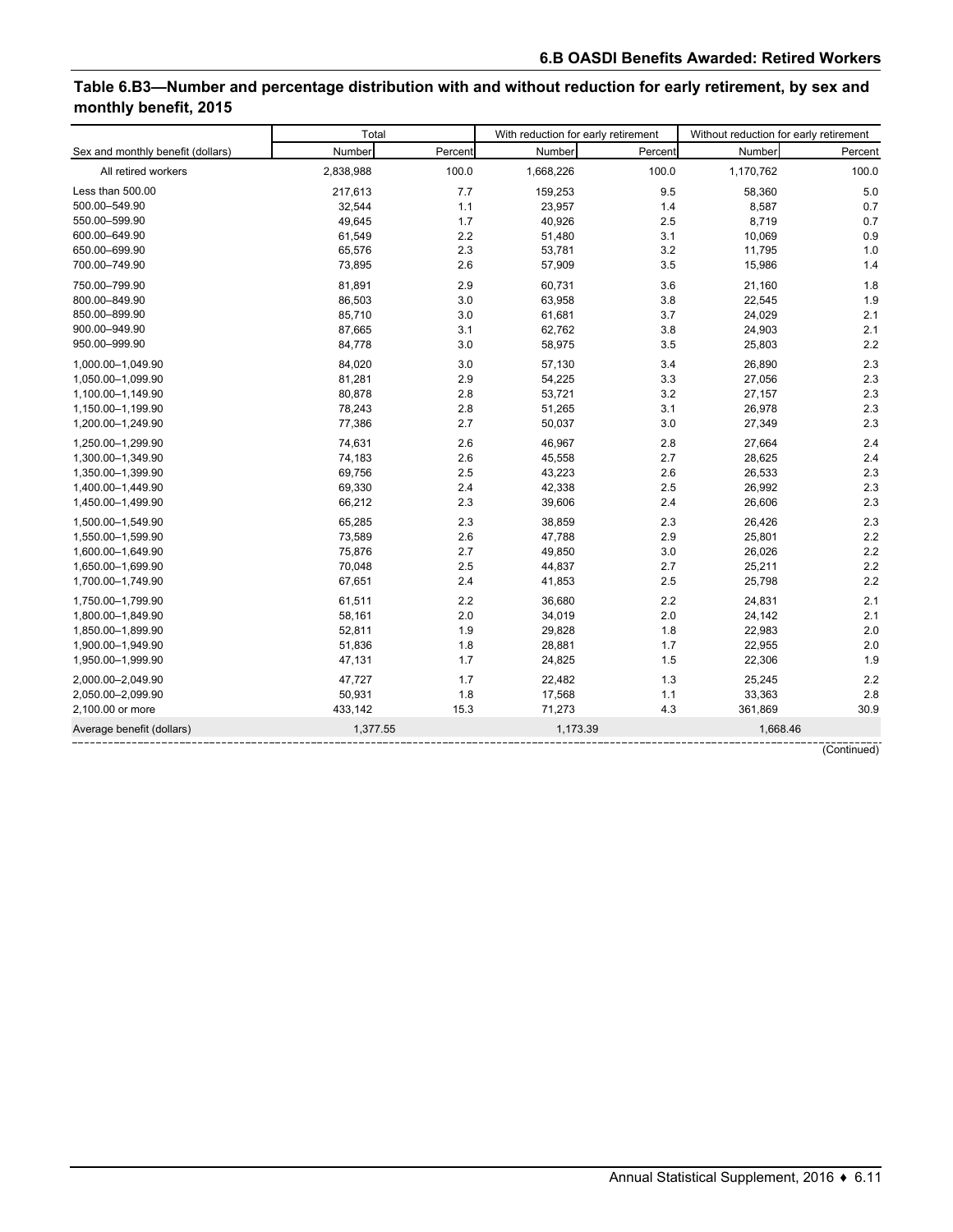# **Table 6.B3—Number and percentage distribution with and without reduction for early retirement, by sex and monthly benefit, 2015—***Continued*

|                                   | Total     |         |          | With reduction for early retirement | Without reduction for early retirement |             |  |
|-----------------------------------|-----------|---------|----------|-------------------------------------|----------------------------------------|-------------|--|
| Sex and monthly benefit (dollars) | Number    | Percent | Number   | Percent                             | Number                                 | Percent     |  |
| Men                               | 1,475,237 | 100.0   | 821,065  | 100.0                               | 654,172                                | 100.0       |  |
| Less than 500.00                  | 89,883    | 6.1     | 63,167   | 7.7                                 | 26,716                                 | 4.1         |  |
| 500.00-549.90                     | 12,430    | 0.8     | 8,756    | 1.1                                 | 3,674                                  | 0.6         |  |
| 550.00-599.90                     | 18,445    | 1.3     | 14,768   | 1.8                                 | 3,677                                  | 0.6         |  |
| 600.00-649.90                     | 22,631    | 1.5     | 18,612   | 2.3                                 | 4,019                                  | 0.6         |  |
| 650.00-699.90                     | 23,689    | 1.6     | 19,249   | 2.3                                 | 4,440                                  | 0.7         |  |
| 700.00-749.90                     | 26,494    | 1.8     | 20,534   | 2.5                                 | 5,960                                  | 0.9         |  |
| 750.00-799.90                     | 28,180    | 1.9     | 20,080   | 2.4                                 | 8,100                                  | 1.2         |  |
| 800.00-849.90                     | 29,274    | 2.0     | 20,751   | 2.5                                 | 8,523                                  | 1.3         |  |
| 850.00-899.90                     | 29,329    | 2.0     | 19,973   | 2.4                                 | 9,356                                  | 1.4         |  |
| 900.00-949.90                     | 31,040    | 2.1     | 21,167   | 2.6                                 | 9,873                                  | 1.5         |  |
| 950.00-999.90                     | 30,807    | 2.1     | 20,613   | 2.5                                 | 10,194                                 | 1.6         |  |
| 1,000.00-1,049.90                 | 32,437    | 2.2     | 21,846   | 2.7                                 | 10,591                                 | 1.6         |  |
| 1,050.00-1,099.90                 | 32,374    | 2.2     | 21,512   | 2.6                                 | 10,862                                 | 1.7         |  |
| 1,100.00-1,149.90                 | 33,628    | 2.3     | 22,538   | 2.7                                 | 11,090                                 | 1.7         |  |
| 1,150.00-1,199.90                 | 33,703    | 2.3     | 22,582   | 2.8                                 | 11,121                                 | 1.7         |  |
| 1,200.00-1,249.90                 | 34,580    | 2.3     | 23,065   | 2.8                                 | 11,515                                 | 1.8         |  |
| 1,250.00-1,299.90                 | 34,462    | 2.3     | 22,774   | 2.8                                 | 11,688                                 | 1.8         |  |
| 1,300.00-1,349.90                 | 35,235    | 2.4     | 23,193   | 2.8                                 | 12,042                                 | 1.8         |  |
| 1,350.00-1,399.90                 | 34,973    | 2.4     | 22,864   | 2.8                                 | 12,109                                 | 1.9         |  |
| 1,400.00-1,449.90                 | 35,640    | 2.4     | 23,253   | 2.8                                 | 12,387                                 | 1.9         |  |
| 1,450.00-1,499.90                 | 35,006    | 2.4     | 22,457   | 2.7                                 | 12,549                                 | 1.9         |  |
| 1.500.00-1.549.90                 | 35,420    | 2.4     | 22,579   | 2.7                                 | 12,841                                 | 2.0         |  |
| 1,550.00-1,599.90                 | 42,265    | 2.9     | 29,541   | 3.6                                 | 12,724                                 | 1.9         |  |
| 1,600.00-1,649.90                 | 45,832    | 3.1     | 32,643   | 4.0                                 | 13,189                                 | 2.0         |  |
| 1,650.00-1,699.90                 | 43,446    | 2.9     | 30,415   | 3.7                                 | 13,031                                 | 2.0         |  |
| 1,700.00-1,749.90                 | 43,308    | 2.9     | 29,433   | 3.6                                 | 13,875                                 | 2.1         |  |
| 1,750.00-1,799.90                 | 40,090    | 2.7     | 26,254   | 3.2                                 | 13,836                                 | 2.1         |  |
| 1,800.00-1,849.90                 | 38,179    | 2.6     | 24,715   | 3.0                                 | 13,464                                 | 2.1         |  |
| 1,850.00-1,899.90                 | 35,381    | 2.4     | 22,137   | 2.7                                 | 13,244                                 | 2.0         |  |
| 1,900.00-1,949.90                 | 34,999    | 2.4     | 21,676   | 2.6                                 | 13,323                                 | 2.0         |  |
| 1,950.00-1,999.90                 | 32,149    | 2.2     | 18,909   | 2.3                                 | 13,240                                 | 2.0         |  |
| 2,000.00-2,049.90                 | 32,557    | 2.2     | 17,062   | 2.1                                 | 15,495                                 | 2.4         |  |
| 2,050.00-2,099.90                 | 34,652    | 2.3     | 13,378   | 1.6                                 | 21,274                                 | 3.3         |  |
| 2,100.00 or more                  | 332,719   | 22.6    | 58,569   | 7.1                                 | 274,150                                | 41.9        |  |
| Average benefit (dollars)         | 1,557.44  |         | 1,326.21 |                                     | 1,847.67                               |             |  |
|                                   |           |         |          |                                     |                                        | (Continued) |  |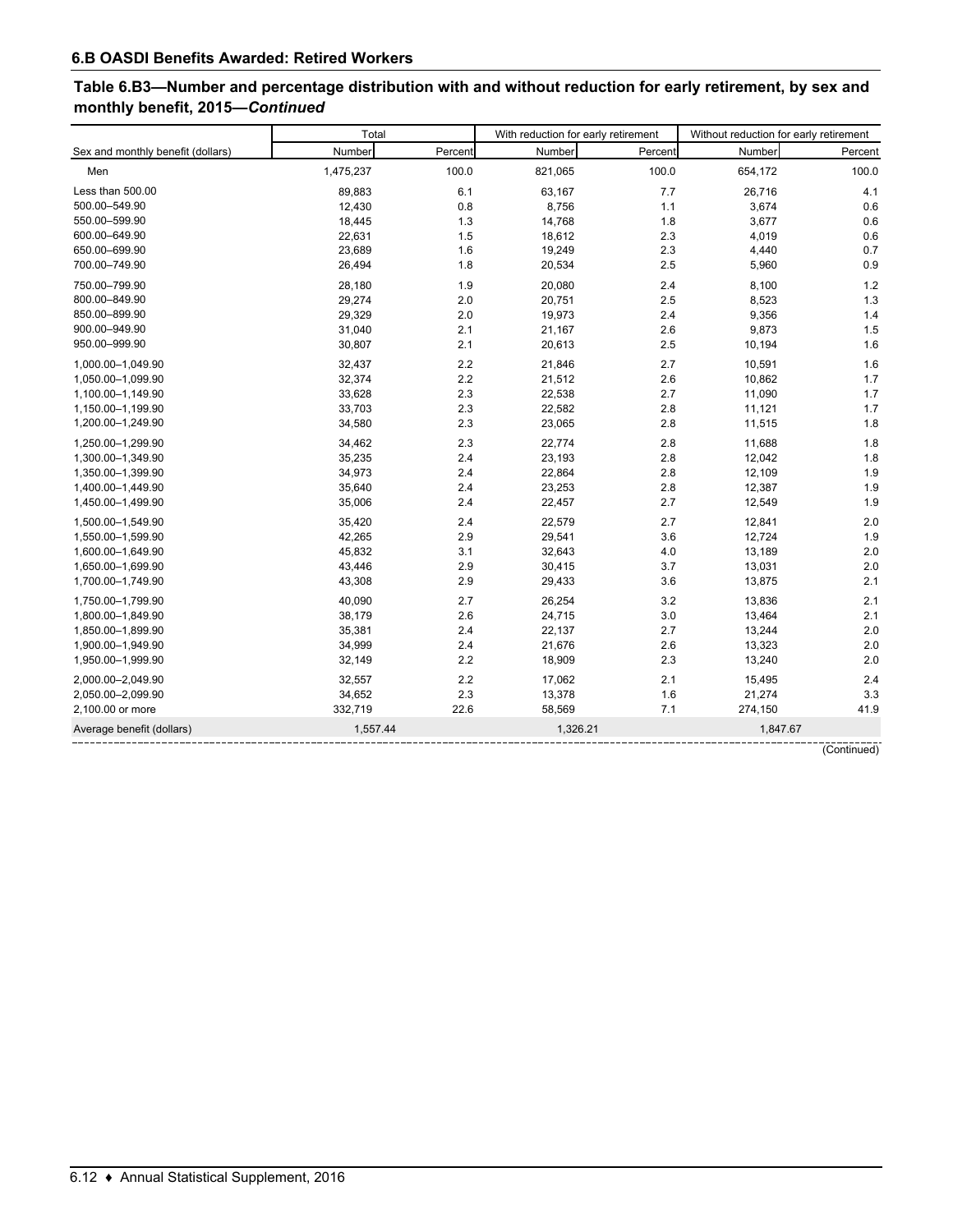# **Table 6.B3—Number and percentage distribution with and without reduction for early retirement, by sex and monthly benefit, 2015—***Continued*

|                                   | Total     |         | With reduction for early retirement |         | Without reduction for early retirement |         |  |
|-----------------------------------|-----------|---------|-------------------------------------|---------|----------------------------------------|---------|--|
| Sex and monthly benefit (dollars) | Number    | Percent | Number                              | Percent | Number                                 | Percent |  |
| Women                             | 1,363,751 | 100.0   | 847,161                             | 100.0   | 516,590                                | 100.0   |  |
| Less than 500.00                  | 127,730   | 9.4     | 96,086                              | 11.3    | 31,644                                 | 6.1     |  |
| 500.00-549.90                     | 20,114    | 1.5     | 15,201                              | 1.8     | 4,913                                  | 1.0     |  |
| 550.00-599.90                     | 31,200    | 2.3     | 26,158                              | 3.1     | 5,042                                  | 1.0     |  |
| 600.00-649.90                     | 38,918    | 2.9     | 32,868                              | 3.9     | 6,050                                  | 1.2     |  |
| 650.00-699.90                     | 41,887    | 3.1     | 34,532                              | 4.1     | 7,355                                  | 1.4     |  |
| 700.00-749.90                     | 47,401    | 3.5     | 37,375                              | 4.4     | 10,026                                 | 1.9     |  |
| 750.00-799.90                     | 53,711    | 3.9     | 40,651                              | 4.8     | 13,060                                 | 2.5     |  |
| 800.00-849.90                     | 57,229    | 4.2     | 43,207                              | 5.1     | 14,022                                 | 2.7     |  |
| 850.00-899.90                     | 56,381    | 4.1     | 41,708                              | 4.9     | 14,673                                 | 2.8     |  |
| 900.00-949.90                     | 56,625    | 4.2     | 41,595                              | 4.9     | 15,030                                 | 2.9     |  |
| 950.00-999.90                     | 53,971    | 4.0     | 38,362                              | 4.5     | 15,609                                 | 3.0     |  |
| 1,000.00-1,049.90                 | 51,583    | 3.8     | 35,284                              | 4.2     | 16,299                                 | 3.2     |  |
| 1,050.00-1,099.90                 | 48,907    | 3.6     | 32.713                              | 3.9     | 16,194                                 | 3.1     |  |
| 1,100.00-1,149.90                 | 47,250    | 3.5     | 31,183                              | 3.7     | 16,067                                 | 3.1     |  |
| 1,150.00-1,199.90                 | 44,540    | 3.3     | 28,683                              | 3.4     | 15,857                                 | 3.1     |  |
| 1,200.00-1,249.90                 | 42,806    | 3.1     | 26,972                              | 3.2     | 15,834                                 | 3.1     |  |
| 1,250.00-1,299.90                 | 40,169    | 2.9     | 24,193                              | 2.9     | 15,976                                 | 3.1     |  |
| 1,300.00-1,349.90                 | 38,948    | 2.9     | 22,365                              | 2.6     | 16,583                                 | 3.2     |  |
| 1,350.00-1,399.90                 | 34,783    | 2.6     | 20,359                              | 2.4     | 14,424                                 | 2.8     |  |
| 1,400.00-1,449.90                 | 33,690    | 2.5     | 19,085                              | 2.3     | 14,605                                 | 2.8     |  |
| 1,450.00-1,499.90                 | 31,206    | 2.3     | 17,149                              | 2.0     | 14,057                                 | 2.7     |  |
| 1,500.00-1,549.90                 | 29,865    | 2.2     | 16,280                              | 1.9     | 13,585                                 | 2.6     |  |
| 1,550.00-1,599.90                 | 31,324    | 2.3     | 18,247                              | 2.2     | 13,077                                 | 2.5     |  |
| 1,600.00-1,649.90                 | 30,044    | 2.2     | 17,207                              | 2.0     | 12,837                                 | 2.5     |  |
| 1,650.00-1,699.90                 | 26,602    | 2.0     | 14,422                              | 1.7     | 12,180                                 | 2.4     |  |
| 1,700.00-1,749.90                 | 24,343    | 1.8     | 12,420                              | 1.5     | 11,923                                 | 2.3     |  |
| 1,750.00-1,799.90                 | 21,421    | 1.6     | 10,426                              | 1.2     | 10,995                                 | 2.1     |  |
| 1,800.00-1,849.90                 | 19,982    | 1.5     | 9,304                               | 1.1     | 10,678                                 | 2.1     |  |
| 1,850.00-1,899.90                 | 17,430    | 1.3     | 7,691                               | 0.9     | 9,739                                  | 1.9     |  |
| 1,900.00-1,949.90                 | 16,837    | 1.2     | 7,205                               | 0.9     | 9,632                                  | 1.9     |  |
| 1,950.00-1,999.90                 | 14,982    | 1.1     | 5,916                               | 0.7     | 9,066                                  | 1.8     |  |
| 2,000.00-2,049.90                 | 15,170    | 1.1     | 5,420                               | 0.6     | 9,750                                  | 1.9     |  |
| 2,050.00-2,099.90                 | 16,279    | 1.2     | 4,190                               | 0.5     | 12,089                                 | 2.3     |  |
| 2,100.00 or more                  | 100,423   | 7.4     | 12,704                              | 1.5     | 87,719                                 | 17.0    |  |
| Average benefit (dollars)         | 1,182.95  |         | 1,025.27                            |         | 1,441.53                               |         |  |

SOURCE: Social Security Administration, Master Beneficiary Record, 100 percent data.

NOTES: Benefits awarded before the December cost-of-living increase are converted to the December rates before percentages are computed.

Because of differences in data sources and calculation methods, statistics reported in this table may differ from those reported by the Office of the Chief Actuary.

Totals do not necessarily equal the sum of rounded components.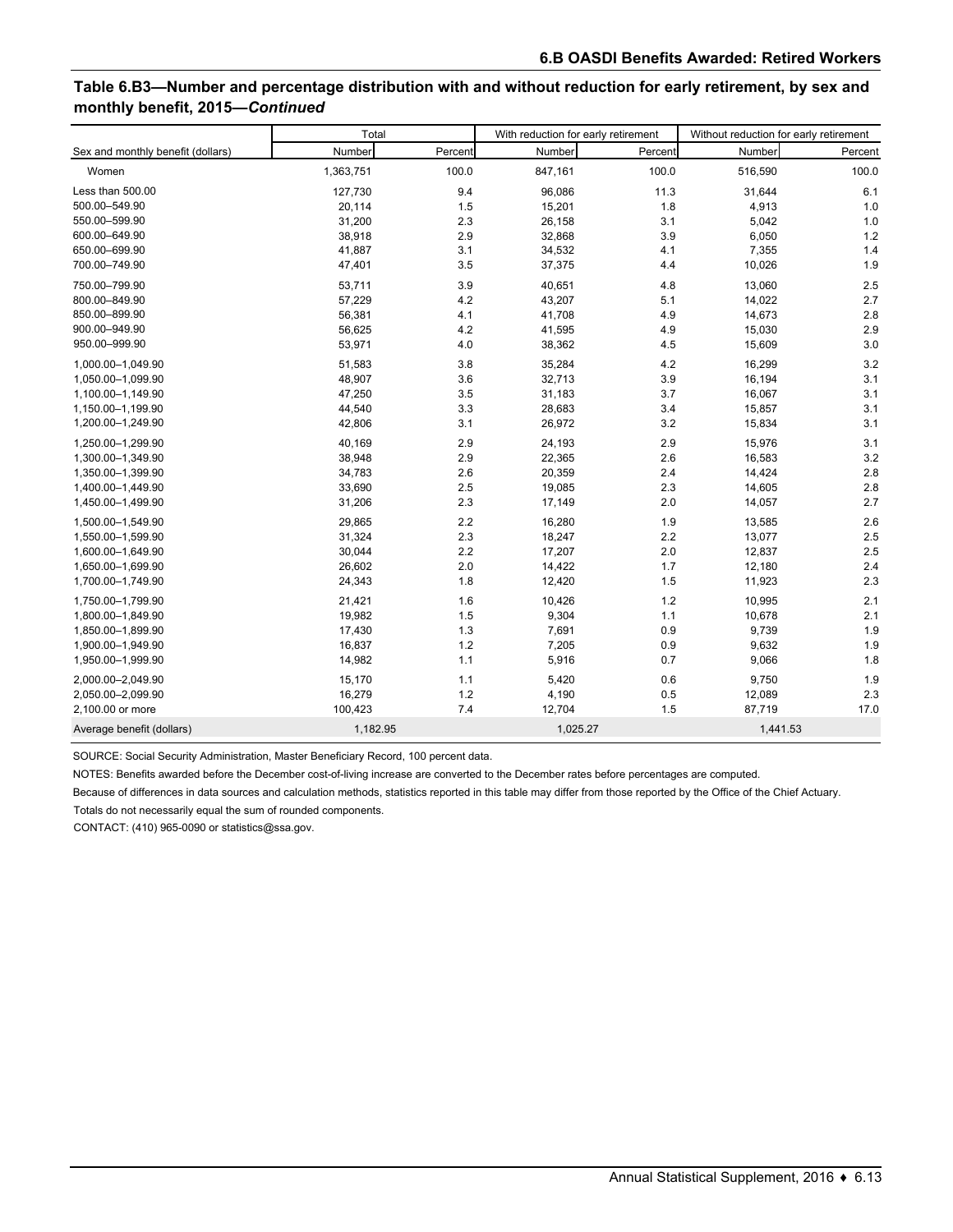# **Table 6.B4—Number and percentage distribution with and without reduction for early retirement, by sex and primary insurance amount, 2015**

| Sex and primary insurance amount | Total     |         | With reduction for early retirement |         | Without reduction for early retirement |             |  |
|----------------------------------|-----------|---------|-------------------------------------|---------|----------------------------------------|-------------|--|
| (dollars)                        | Number    | Percent | Number                              | Percent | Number                                 | Percent     |  |
| All retired workers              | 2,838,988 | 100.0   | 1,668,226                           | 100.0   | 1,170,762                              | 100.0       |  |
| Less than 500.00                 | 205,720   | 7.2     | 136,538                             | 8.2     | 69,182                                 | 5.9         |  |
| 500.00-549.90                    | 30,758    | 1.1     | 20,768                              | 1.2     | 9,990                                  | 0.9         |  |
| 550.00-599.90                    | 30,878    | 1.1     | 20,712                              | 1.2     | 10,166                                 | 0.9         |  |
| 600.00-649.90                    | 32,295    | 1.1     | 20,277                              | 1.2     | 12,018                                 | 1.0         |  |
| 650.00-699.90                    | 33,954    | 1.2     | 19,991                              | 1.2     | 13,963                                 | 1.2         |  |
| 700.00-749.90                    | 45,630    | 1.6     | 26,205                              | 1.6     | 19,425                                 | 1.7         |  |
| 750.00-799.90                    | 77,655    | 2.7     | 52,036                              | 3.1     | 25,619                                 | 2.2         |  |
| 800.00-849.90                    | 76,767    | 2.7     | 50,597                              | 3.0     | 26,170                                 | 2.2         |  |
| 850.00-899.90                    | 77,027    | 2.7     | 50,038                              | 3.0     | 26,989                                 | 2.3         |  |
| 900.00-949.90                    | 75,629    | 2.7     | 48,575                              | 2.9     | 27,054                                 | 2.3         |  |
| 950.00-999.90                    | 75,456    | 2.7     | 48,243                              | 2.9     | 27,213                                 | 2.3         |  |
| 1,000.00-1,049.90                | 74,642    | 2.6     | 47,110                              | 2.8     | 27,532                                 | 2.4         |  |
| 1,050.00-1,099.90                | 74,380    | 2.6     | 46,834                              | 2.8     | 27,546                                 | 2.4         |  |
| 1,100.00-1,149.90                | 73,124    | 2.6     | 45,774                              | 2.7     | 27,350                                 | 2.3         |  |
| 1,150.00-1,199.90                | 72,871    | 2.6     | 45,588                              | 2.7     | 27,283                                 | 2.3         |  |
| 1,200.00-1,249.90                | 72,911    | 2.6     | 45,443                              | 2.7     | 27,468                                 | 2.3         |  |
| 1,250.00-1,299.90                | 72,081    | 2.5     | 44,651                              | 2.7     | 27,430                                 | 2.3         |  |
| 1,300.00-1,349.90                | 71,363    | 2.5     | 43,705                              | 2.6     | 27,658                                 | 2.4         |  |
| 1,350.00-1,399.90                | 70,199    | 2.5     | 43,211                              | 2.6     | 26,988                                 | 2.3         |  |
| 1,400.00-1,449.90                | 69,699    | 2.5     | 42,382                              | 2.5     | 27,317                                 | 2.3         |  |
| 1,450.00-1,499.90                | 68,233    | 2.4     | 41,680                              | 2.5     | 26,553                                 | 2.3         |  |
| 1,500.00-1,549.90                | 66,117    | 2.3     | 40,045                              | 2.4     | 26,072                                 | 2.2         |  |
| 1,550.00-1,599.90                | 65,188    | 2.3     | 39,630                              | 2.4     | 25,558                                 | 2.2         |  |
| 1,600.00-1,649.90                | 64,108    | 2.3     | 38,508                              | 2.3     | 25,600                                 | 2.2         |  |
| 1,650.00-1,699.90                | 61,458    | 2.2     | 36,820                              | 2.2     | 24,638                                 | 2.1         |  |
| 1,700.00-1,749.90                | 60,531    | 2.1     | 35,523                              | 2.1     | 25,008                                 | 2.1         |  |
| 1,750.00-1,799.90                | 58,680    | 2.1     | 34,640                              | 2.1     | 24,040                                 | 2.1         |  |
| 1,800.00-1,849.90                | 56,249    | 2.0     | 32,971                              | 2.0     | 23,278                                 | 2.0         |  |
| 1,850.00-1,899.90                | 54,708    | 1.9     | 32,220                              | 1.9     | 22,488                                 | 1.9         |  |
| 1,900.00-1,949.90                | 52,501    | 1.8     | 30,463                              | 1.8     | 22,038                                 | 1.9         |  |
| 1,950.00-1,999.90                | 50,336    | 1.8     | 28,920                              | 1.7     | 21,416                                 | 1.8         |  |
| 2,000.00-2,049.90                | 56,568    | 2.0     | 30,956                              | 1.9     | 25,612                                 | 2.2         |  |
| 2,050.00-2,099.90                | 80,642    | 2.8     | 45,058                              | 2.7     | 35,584                                 | 3.0         |  |
| 2,100.00 or more                 | 630,630   | 22.2    | 302,114                             | 18.1    | 328,516                                | 28.1        |  |
| Average primary insurance amount |           |         |                                     |         |                                        |             |  |
| (dollars)                        | 1,479.31  |         | 1,407.75                            |         | 1,581.29                               |             |  |
|                                  |           |         |                                     |         |                                        | (Continued) |  |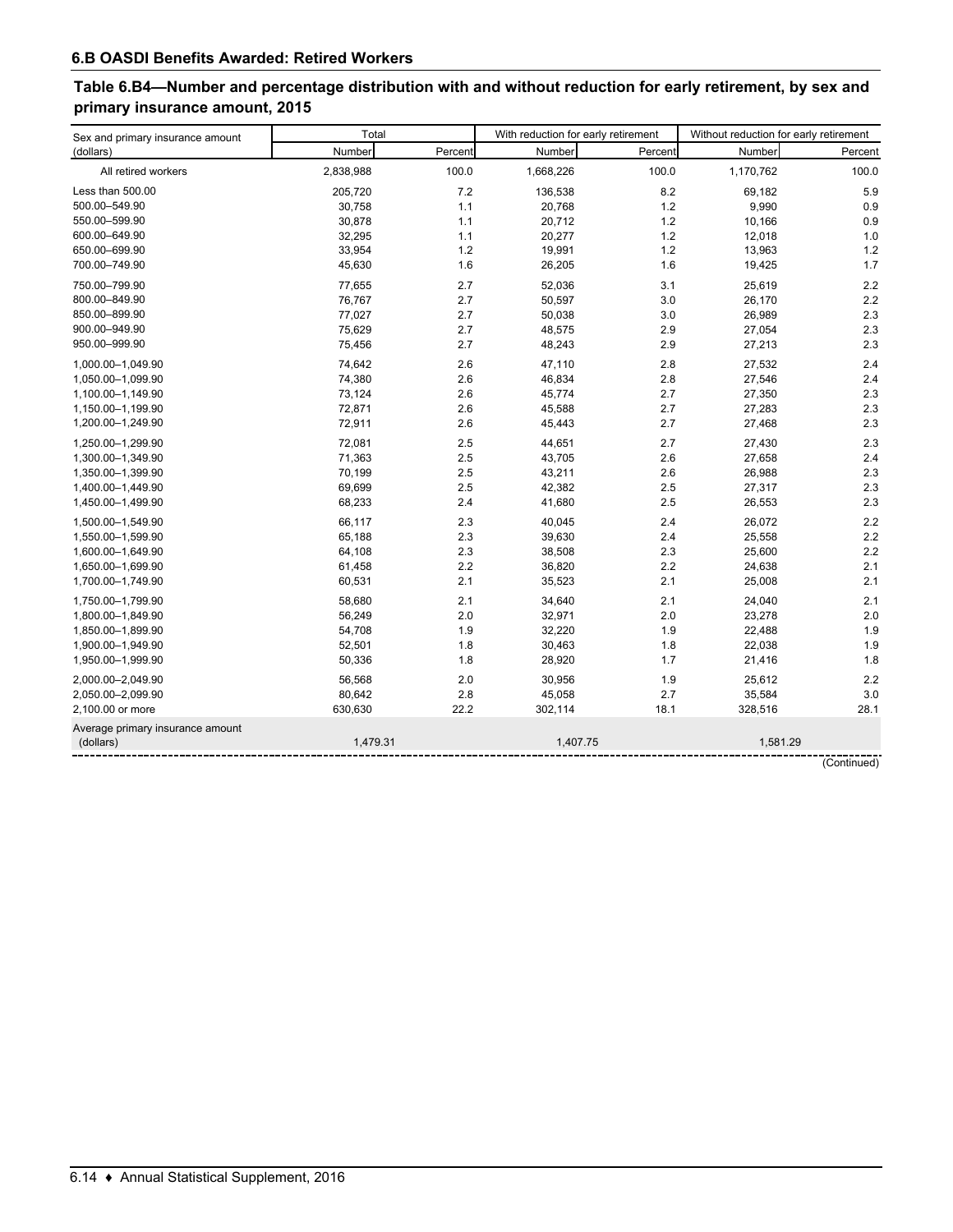# **Table 6.B4—Number and percentage distribution with and without reduction for early retirement, by sex and primary insurance amount, 2015—***Continued*

| Sex and primary insurance amount | Total     |         | With reduction for early retirement |         | Without reduction for early retirement |             |  |
|----------------------------------|-----------|---------|-------------------------------------|---------|----------------------------------------|-------------|--|
| (dollars)                        | Number    | Percent | Number                              | Percent | Number                                 | Percent     |  |
| Men                              | 1,475,237 | 100.0   | 821,065                             | 100.0   | 654,172                                | 100.0       |  |
| Less than 500.00                 | 75,450    | 5.1     | 46,976                              | 5.7     | 28,474                                 | 4.4         |  |
| 500.00-549.90                    | 10,798    | 0.7     | 7,077                               | 0.9     | 3,721                                  | 0.6         |  |
| 550.00-599.90                    | 10,737    | 0.7     | 6,970                               | 0.8     | 3,767                                  | 0.6         |  |
| 600.00-649.90                    | 11,030    | 0.7     | 6,889                               | 0.8     | 4,141                                  | 0.6         |  |
| 650.00-699.90                    | 11,255    | 0.8     | 6,609                               | 0.8     | 4,646                                  | 0.7         |  |
| 700.00-749.90                    | 15,265    | 1.0     | 8,796                               | 1.1     | 6,469                                  | 1.0         |  |
| 750.00-799.90                    | 25,866    | 1.8     | 17,018                              | 2.1     | 8,848                                  | 1.4         |  |
| 800.00-849.90                    | 25,925    | 1.8     | 16,718                              | 2.0     | 9,207                                  | 1.4         |  |
| 850.00-899.90                    | 26,221    | 1.8     | 16,395                              | 2.0     | 9,826                                  | 1.5         |  |
| 900.00-949.90                    | 26,361    | 1.8     | 16,260                              | 2.0     | 10,101                                 | 1.5         |  |
| 950.00-999.90                    | 26,648    | 1.8     | 16,318                              | 2.0     | 10,330                                 | 1.6         |  |
| 1,000.00-1,049.90                | 26,741    | 1.8     | 16,204                              | 2.0     | 10,537                                 | 1.6         |  |
| 1,050.00-1,099.90                | 27,337    | 1.9     | 16,430                              | 2.0     | 10,907                                 | 1.7         |  |
| 1,100.00-1,149.90                | 27,587    | 1.9     | 16,417                              | 2.0     | 11,170                                 | 1.7         |  |
| 1,150.00-1,199.90                | 28,097    | 1.9     | 16,834                              | 2.1     | 11,263                                 | 1.7         |  |
| 1,200.00-1,249.90                | 29,028    | 2.0     | 17,557                              | 2.1     | 11,471                                 | 1.8         |  |
| 1,250.00-1,299.90                | 29,489    | 2.0     | 17,696                              | 2.2     | 11,793                                 | 1.8         |  |
| 1,300.00-1,349.90                | 30,217    | 2.0     | 18,059                              | 2.2     | 12,158                                 | 1.9         |  |
| 1,350.00-1,399.90                | 30,861    | 2.1     | 18,576                              | 2.3     | 12,285                                 | 1.9         |  |
| 1,400.00-1,449.90                | 31,478    | 2.1     | 18,882                              | 2.3     | 12,596                                 | 1.9         |  |
| 1,450.00-1,499.90                | 32,383    | 2.2     | 19,576                              | 2.4     | 12,807                                 | 2.0         |  |
| 1,500.00-1,549.90                | 32,561    | 2.2     | 19,531                              | 2.4     | 13,030                                 | 2.0         |  |
| 1,550.00-1,599.90                | 33,152    | 2.2     | 20,133                              | 2.5     | 13,019                                 | 2.0         |  |
| 1,600.00-1,649.90                | 33,942    | 2.3     | 20,429                              | 2.5     | 13,513                                 | 2.1         |  |
| 1,650.00-1,699.90                | 33,410    | 2.3     | 19,999                              | 2.4     | 13,411                                 | 2.1         |  |
| 1,700.00-1,749.90                | 34,065    | 2.3     | 19,950                              | 2.4     | 14,115                                 | 2.2         |  |
| 1,750.00-1,799.90                | 34,128    | 2.3     | 20,064                              | 2.4     | 14,064                                 | 2.1         |  |
| 1,800.00-1,849.90                | 33,320    | 2.3     | 19,547                              | 2.4     | 13,773                                 | 2.1         |  |
| 1,850.00-1,899.90                | 33,230    | 2.3     | 19,487                              | 2.4     | 13,743                                 | 2.1         |  |
| 1,900.00-1,949.90                | 32,402    | 2.2     | 18,788                              | 2.3     | 13,614                                 | 2.1         |  |
| 1,950.00-1,999.90                | 31,603    | 2.1     | 18,078                              | 2.2     | 13,525                                 | 2.1         |  |
| 2,000.00-2,049.90                | 36,077    | 2.4     | 19,741                              | 2.4     | 16,336                                 | 2.5         |  |
| 2,050.00-2,099.90                | 53,155    | 3.6     | 29,992                              | 3.7     | 23,163                                 | 3.5         |  |
| 2,100.00 or more                 | 495,418   | 33.6    | 233,069                             | 28.4    | 262,349                                | 40.1        |  |
| Average primary insurance amount |           |         |                                     |         |                                        |             |  |
| (dollars)                        | 1,684.34  |         | 1,607.24                            |         | 1,781.11                               |             |  |
|                                  |           |         |                                     |         |                                        | (Continued) |  |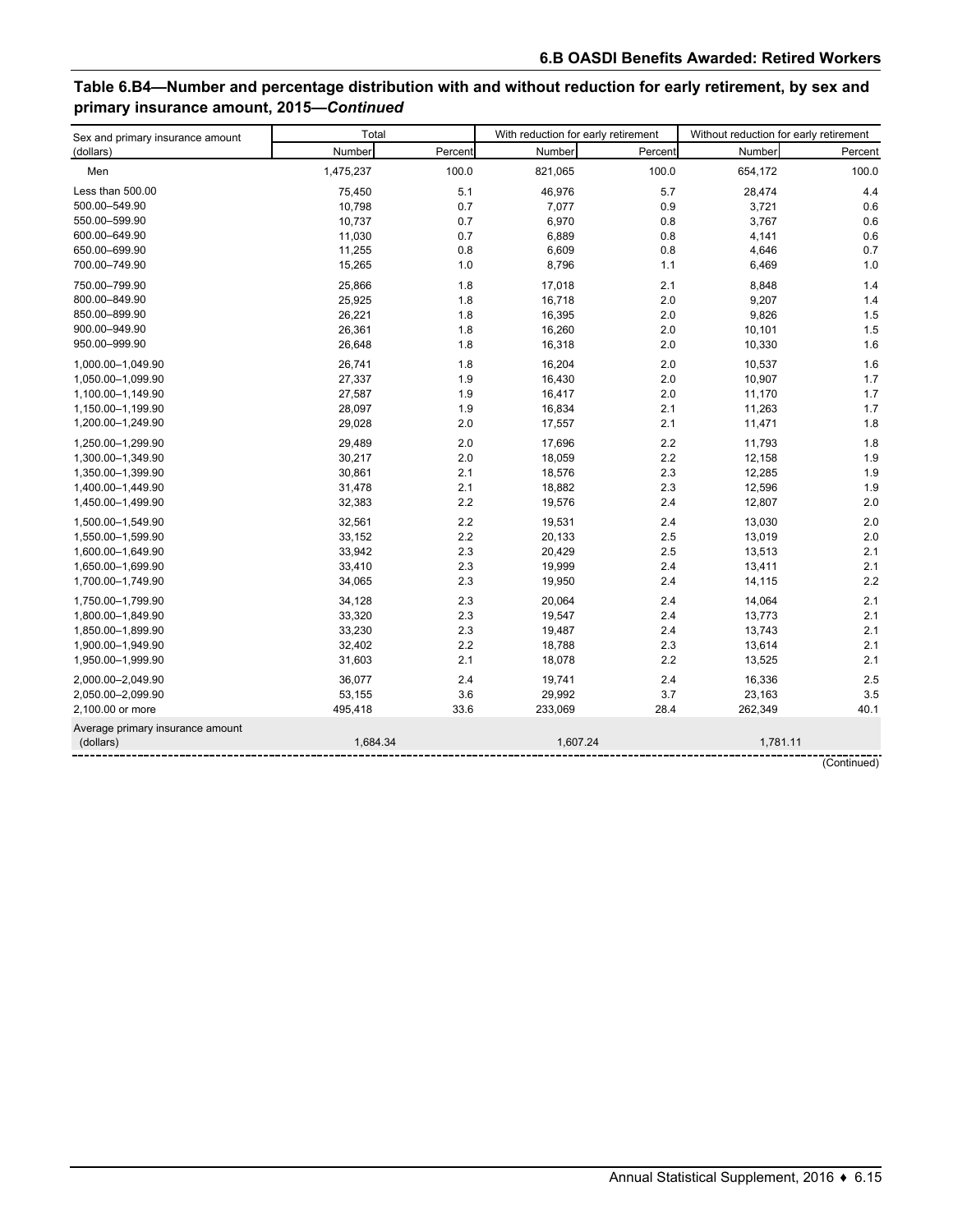# **Table 6.B4—Number and percentage distribution with and without reduction for early retirement, by sex and primary insurance amount, 2015—***Continued*

| Sex and primary insurance amount              | Total     |         | With reduction for early retirement |         | Without reduction for early retirement |         |  |
|-----------------------------------------------|-----------|---------|-------------------------------------|---------|----------------------------------------|---------|--|
| (dollars)                                     | Number    | Percent | Number                              | Percent | Number                                 | Percent |  |
| Women                                         | 1,363,751 | 100.0   | 847,161                             | 100.0   | 516,590                                | 100.0   |  |
| Less than 500.00                              | 130,270   | 9.6     | 89,562                              | 10.6    | 40,708                                 | 7.9     |  |
| 500.00-549.90                                 | 19,960    | 1.5     | 13,691                              | 1.6     | 6,269                                  | 1.2     |  |
| 550.00-599.90                                 | 20,141    | 1.5     | 13,742                              | 1.6     | 6,399                                  | 1.2     |  |
| 600.00-649.90                                 | 21,265    | 1.6     | 13,388                              | 1.6     | 7,877                                  | 1.5     |  |
| 650.00-699.90                                 | 22,699    | 1.7     | 13,382                              | 1.6     | 9,317                                  | 1.8     |  |
| 700.00-749.90                                 | 30,365    | 2.2     | 17,409                              | 2.1     | 12,956                                 | 2.5     |  |
| 750.00-799.90                                 | 51,789    | 3.8     | 35,018                              | 4.1     | 16,771                                 | 3.2     |  |
| 800.00-849.90                                 | 50,842    | 3.7     | 33,879                              | 4.0     | 16,963                                 | 3.3     |  |
| 850.00-899.90                                 | 50,806    | 3.7     | 33,643                              | 4.0     | 17,163                                 | 3.3     |  |
| 900.00-949.90                                 | 49,268    | 3.6     | 32,315                              | 3.8     | 16,953                                 | 3.3     |  |
| 950.00-999.90                                 | 48,808    | 3.6     | 31,925                              | 3.8     | 16,883                                 | 3.3     |  |
| 1,000.00-1,049.90                             | 47,901    | 3.5     | 30,906                              | 3.6     | 16,995                                 | 3.3     |  |
| 1,050.00-1,099.90                             | 47,043    | 3.4     | 30,404                              | 3.6     | 16,639                                 | 3.2     |  |
| 1,100.00-1,149.90                             | 45,537    | 3.3     | 29,357                              | 3.5     | 16,180                                 | 3.1     |  |
| 1,150.00-1,199.90                             | 44,774    | 3.3     | 28,754                              | 3.4     | 16,020                                 | 3.1     |  |
| 1,200.00-1,249.90                             | 43,883    | 3.2     | 27,886                              | 3.3     | 15,997                                 | 3.1     |  |
| 1,250.00-1,299.90                             | 42,592    | 3.1     | 26,955                              | 3.2     | 15,637                                 | 3.0     |  |
| 1,300.00-1,349.90                             | 41,146    | 3.0     | 25,646                              | 3.0     | 15,500                                 | 3.0     |  |
| 1,350.00-1,399.90                             | 39,338    | 2.9     | 24,635                              | 2.9     | 14,703                                 | 2.8     |  |
| 1,400.00-1,449.90                             | 38,221    | 2.8     | 23,500                              | 2.8     | 14,721                                 | 2.8     |  |
| 1,450.00-1,499.90                             | 35,850    | 2.6     | 22,104                              | 2.6     | 13,746                                 | 2.7     |  |
| 1,500.00-1,549.90                             | 33,556    | 2.5     | 20,514                              | 2.4     | 13,042                                 | 2.5     |  |
| 1,550.00-1,599.90                             | 32,036    | 2.3     | 19,497                              | 2.3     | 12,539                                 | 2.4     |  |
| 1,600.00-1,649.90                             | 30,166    | 2.2     | 18,079                              | 2.1     | 12,087                                 | 2.3     |  |
| 1,650.00-1,699.90                             | 28,048    | 2.1     | 16,821                              | 2.0     | 11,227                                 | 2.2     |  |
| 1,700.00-1,749.90                             | 26,466    | 1.9     | 15,573                              | 1.8     | 10,893                                 | 2.1     |  |
| 1,750.00-1,799.90                             | 24,552    | 1.8     | 14,576                              | 1.7     | 9,976                                  | 1.9     |  |
| 1,800.00-1,849.90                             | 22,929    | 1.7     | 13,424                              | 1.6     | 9,505                                  | 1.8     |  |
| 1,850.00-1,899.90                             | 21,478    | 1.6     | 12,733                              | 1.5     | 8,745                                  | 1.7     |  |
| 1,900.00-1,949.90                             | 20,099    | 1.5     | 11,675                              | 1.4     | 8,424                                  | 1.6     |  |
| 1,950.00-1,999.90                             | 18,733    | 1.4     | 10,842                              | 1.3     | 7,891                                  | 1.5     |  |
| 2,000.00-2,049.90                             | 20,491    | 1.5     | 11,215                              | 1.3     | 9,276                                  | 1.8     |  |
| 2,050.00-2,099.90                             | 27,487    | 2.0     | 15,066                              | 1.8     | 12,421                                 | 2.4     |  |
| 2,100.00 or more                              | 135,212   | 9.9     | 69,045                              | 8.2     | 66,167                                 | 12.8    |  |
| Average primary insurance amount<br>(dollars) | 1,257.53  |         | 1,214.39                            |         | 1,328.26                               |         |  |
|                                               |           |         |                                     |         |                                        |         |  |

SOURCE: Social Security Administration, Master Beneficiary Record, 100 percent data.

NOTES: Primary insurance amounts awarded before the December cost-of-living increase are converted to the December rates before percentages are computed. Because of differences in data sources and calculation methods, statistics reported in this table may differ from those reported by the Office of the Chief Actuary.

Totals do not necessarily equal the sum of rounded components.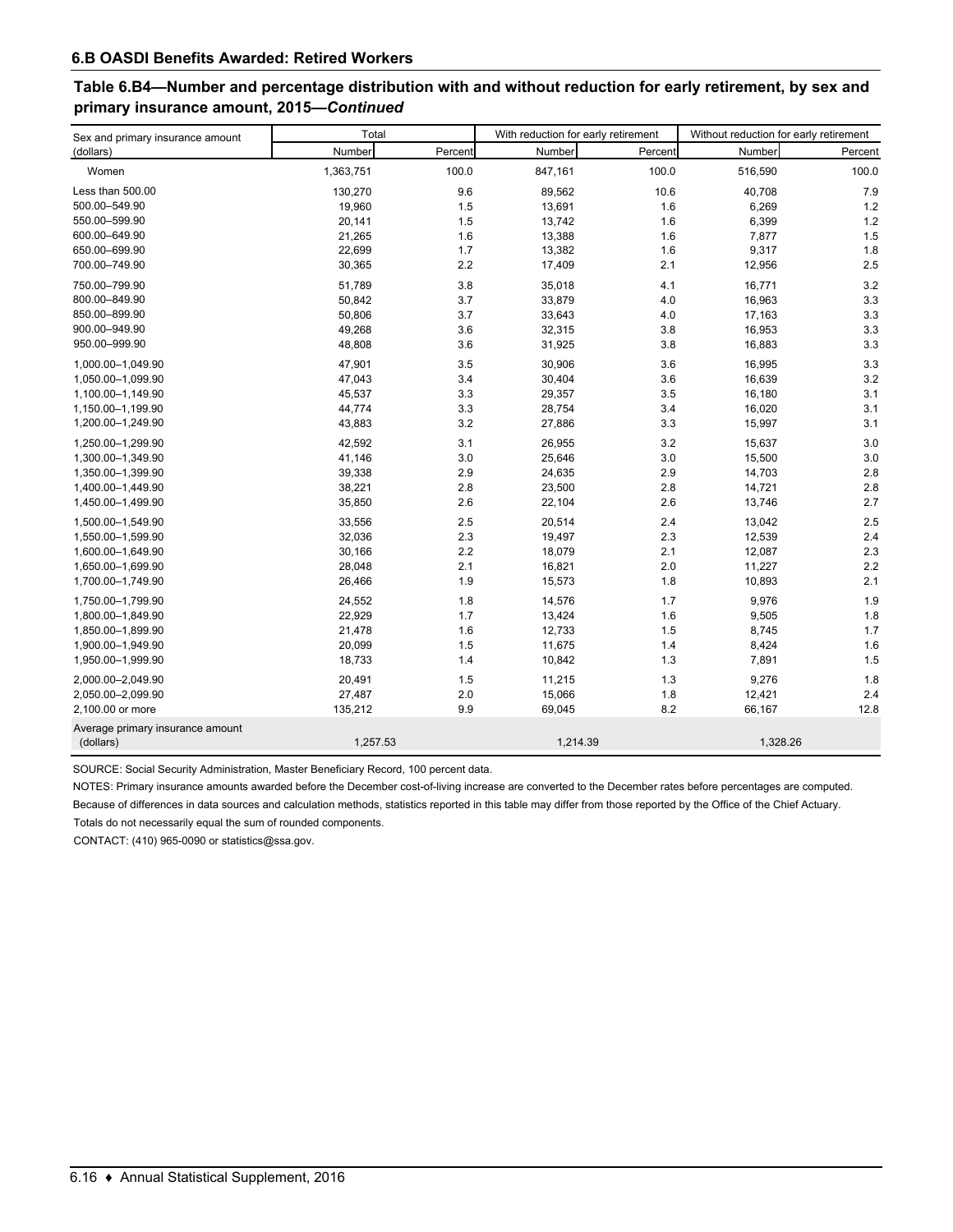|                     |             |         |            |          |          |          |                      | Percentage distribution by age <sup>b</sup> |                       |                      |                 |      |                   |
|---------------------|-------------|---------|------------|----------|----------|----------|----------------------|---------------------------------------------|-----------------------|----------------------|-----------------|------|-------------------|
| Year of             |             |         |            |          |          |          |                      |                                             | FRA <sup>d</sup>      |                      |                 |      |                   |
| award               | Number      | Average | Total, all |          |          |          | 65 to                |                                             | Newly                 | Disability           | FRA to          |      |                   |
| action <sup>a</sup> | (thousands) | age     | ages       | 62       | 63       | 64       | FRA <sup>c</sup>     | Total                                       | entitled <sup>e</sup> | conversions          | 69 <sup>9</sup> |      | 70-74 75 or older |
|                     |             |         |            |          |          |          | Men                  |                                             |                       |                      |                 |      |                   |
|                     |             |         |            |          |          |          |                      |                                             |                       |                      |                 |      |                   |
| 1940                | 117         | 68.1    | 100.0      | $\ldots$ | $\cdots$ | .        | $\ldots$             | 17.1                                        | 17.1                  | $\ldots$             | 58.8            | 16.5 | 7.6               |
| 1945                | 166         | 69.6    | 100.0      | .        | $\cdots$ | $\cdots$ | $\cdots$             | 15.9                                        | 15.9                  | $\ldots$             | 43.3            | 28.1 | 12.7              |
| 1950                | 444         | 68.7    | 100.0      | $\ldots$ | $\cdots$ | $\cdots$ | $\sim$ $\sim$ $\sim$ | 21.9                                        | 21.9                  | $\ldots$             | 47.3            | 21.0 | 9.8               |
| 1955                | 629         | 68.4    | 100.0      | $\ldots$ | $\cdots$ | $\cdots$ | $\ldots$             | 29.4                                        | 29.4                  | $\sim$ $\sim$ $\sim$ | 38.0            | 24.7 | 7.8               |
| 1960                | 630         | 66.8    | 100.0      | $\ldots$ | $\ldots$ | $\ldots$ | $\ldots$             | 48.1                                        | 42.3                  | 5.8                  | 36.6            | 13.2 | 2.1               |
| 1965                | 743         | 65.7    | 100.0      | 15.6     | 10.0     | 6.0      | $\ldots$             | 31.6                                        | 25.8                  | 5.8                  | 25.9            | 7.7  | 3.2               |
| 1970                | 814         | 64.4    | 100.0      | 19.0     | 12.8     | 8.5      | $\sim$               | 48.7                                        | 39.6                  | 9.1                  | 9.3             | 1.3  | 0.4               |
| 1975                | 902         | 64.0    | 100.0      | 25.8     | 14.1     | 9.0      | $\ldots$             | 43.6                                        | 32.0                  | 11.6                 | 6.5             | 0.7  | 0.2               |
| 1980                | 942         | 63.9    | 100.0      | 30.1     | 13.1     | 8.5      | $\sim$ $\sim$ $\sim$ | 42.4                                        | 31.8                  | 10.6                 | 5.2             | 0.6  | 0.1               |
| 1985                | 986         | 63.7    | 100.0      | 45.5     | 8.2      | 11.6     | $\ldots$             | 31.2                                        | 18.2                  | 13.1                 | 2.9             | 0.5  | 0.2               |
| 1986                | 1,011       | 63.7    | 100.0      | 47.0     | 8.2      | 11.8     | $\cdots$             | 29.2                                        | 17.2                  | 12.0                 | 3.1             | 0.6  | 0.1               |
| 1987                | 970         | 63.6    | 100.0      | 47.6     | 8.1      | 11.4     | $\ldots$             | 28.8                                        | 16.8                  | 12.0                 | 3.4             | 0.6  | 0.1               |
| 1988                | 944         | 63.7    | 100.0      | 48.2     | 8.1      | 9.9      | $\ldots$             | 28.6                                        | 16.6                  | 12.0                 | 4.1             | 0.9  | 0.2               |
| 1989                | 983         | 63.7    | 100.0      | 48.0     | 7.1      | 9.3      | $\sim$ $\sim$ $\sim$ | 30.1                                        | 17.5                  | 12.6                 | 4.6             | 0.7  | 0.2               |
| 1990                | 964         | 63.7    | 100.0      | 47.2     | 7.6      | 11.3     | $\ldots$             | 27.6                                        | 16.4                  | 11.1                 | 5.1             | 1.0  | 0.2               |
| 1991                | 996         | 63.7    | 100.0      | 46.8     | 8.1      | 10.9     | $\cdots$             | 27.9                                        | 17.2                  | 10.7                 | 5.1             | 0.9  | 0.2               |
| 1992                | 989         | 63.7    | 100.0      | 48.2     | 7.3      | 11.4     | $\ldots$             | 27.2                                        | 16.6                  | 10.6                 | 5.0             | 0.8  | 0.1               |
| 1993                | 980         | 63.7    | 100.0      | 48.7     | 8.0      | 11.0     | $\ldots$             | 26.7                                        | 16.1                  | 10.5                 | 4.5             | 0.9  | 0.2               |
| 1994                | 923         | 63.6    | 100.0      | 49.0     | 7.4      | 11.4     | $\ldots$             | 27.1                                        | 15.7                  | 11.5                 | 4.0             | 1.0  | 0.1               |
| 1995                | 916         | 63.7    | 100.0      | 49.3     | 7.3      | 10.5     | $\ldots$             | 27.5                                        | 15.8                  | 11.8                 | 4.0             | 1.1  | 0.3               |
| 1996                | 895         | 63.6    | 100.0      | 49.9     | 7.1      | 9.7      | $\cdots$             | 27.6                                        | 14.9                  | 12.6                 | 4.5             | 1.1  | 0.1               |
| 1997 $h$            | 904         | 63.7    | 100.0      | 50.5     | 6.6      | 9.7      | $\cdots$             | 26.9                                        | 14.9                  | 12.0                 | 4.7             | 1.3  | 0.2               |
| 1998                | 909         | 63.8    | 100.0      | 49.6     | 7.1      | 9.9      | $\cdots$             | 27.3                                        | 14.7                  | 12.6                 | 4.6             | 1.3  | 0.2               |
| 1999                | 940         | 63.7    | 100.0      | 49.3     | 7.3      | 9.8      | $\sim 10$ .          | 27.4                                        | 14.8                  | 12.6                 | 4.7             | 1.3  | 0.2               |
| 2000                | 1,115       | 64.1    | 100.0      | 41.6     | 6.1      | 9.4      | $\cdots$             | 31.7                                        | 20.3                  | 11.4                 | 9.9             | 1.1  | 0.2               |
| 2001                | 992         | 63.7    | 100.0      | 46.8     | 6.7      | 12.1     | $\cdots$             | 30.8                                        | 18.1                  | 12.7                 | 2.8             | 0.7  | 0.2               |
| 2002                | 1,001       | 63.7    | 100.0      | 46.4     | 7.1      | 13.8     | $\cdots$             | 29.7                                        | 17.1                  | 12.6                 | 2.1             | 0.7  | 0.2               |
| 2003                | 969         | 63.6    | 100.0      | 49.5     | 6.9      | 13.2     | 3.7                  | 23.3                                        | 11.7                  | 11.6                 | 2.7             | 0.5  | 0.1               |
| 2004                | 1,010       | 63.6    | 100.0      | 50.3     | 7.1      | 11.1     | 5.2                  | 22.9                                        | 11.6                  | 11.3                 | 2.7             | 0.5  | 0.1               |
| 2005                | 1,061       | 63.6    | 100.0      | 50.2     | 7.2      | 9.6      | 7.2                  | 22.4                                        | 11.2                  | 11.2                 | 2.7             | 0.5  | 0.2               |
| 2006                | 1,057       | 63.8    | 100.0      | 45.6     | 7.7      | 9.2      | 9.7                  | 23.9                                        | 11.8                  | 12.1                 | 3.1             | 0.7  | 0.2               |
| 2007                | 1,075       | 64.0    | 100.0      | 42.4     | 7.4      | 9.3      | 12.1                 | 24.6                                        | 12.0                  | 12.1                 | 3.2             | 0.7  | 0.2               |
| 2008                | 1,200       | 64.0    | 100.0      | 42.5     | 7.0      | 8.4      | 13.4                 | 24.7                                        | 12.4                  | 12.3                 | 3.2             | 0.6  | 0.2               |
| 2009                | 1,452       | 64.0    | 100.0      | 44.3     | 7.2      | 7.4      | 11.7                 | 25.3                                        | 12.7                  | 12.6                 | 3.4             | 0.6  | 0.1               |
| 2010                | 1,387       | 64.1    | 100.0      | 42.6     | 8.3      | 6.9      | 10.6                 | 26.6                                        | 13.5                  | 13.0                 | 4.1             | 0.7  | 0.2               |
| 2011                | 1,340       | 64.0    | 100.0      | 41.4     | 7.2      | 7.5      | 10.3                 | 27.8                                        | 14.3                  | 13.6                 | 4.7             | 0.9  | 0.2               |
| 2012                | 1,419       | 64.2    | 100.0      | 37.2     | 6.5      | 6.7      | 11.5                 | 31.5                                        | 16.2                  | 15.3                 | 5.2             | 1.2  | 0.2               |
| 2013                | 1,447       | 64.3    | 100.0      | 34.8     | 6.0      | 6.1      | 10.8                 | 34.7                                        | 17.8                  | 16.9                 | 5.8             | 1.6  | 0.2               |
| 2014                | 1,433       | 64.4    | 100.0      | 34.5     | 6.1      | 6.0      | 10.3                 | 33.9                                        | 17.0                  | 16.9                 | 7.1             | 1.9  | 0.1               |
| 2015                | 1,475       | 64.5    | 100.0      | 31.9     | 6.2      | 5.9      | 10.1                 | 34.3                                        | 17.6                  | 16.8                 | 9.0             | 2.4  | 0.2               |
|                     |             |         |            |          |          |          |                      |                                             |                       |                      |                 |      | (Continued)       |

#### **Table 6.B5—Number, average age, and percentage distribution, by sex and age, selected years 1940–2015**

Annual Statistical Supplement, 2016 ♦ 6.17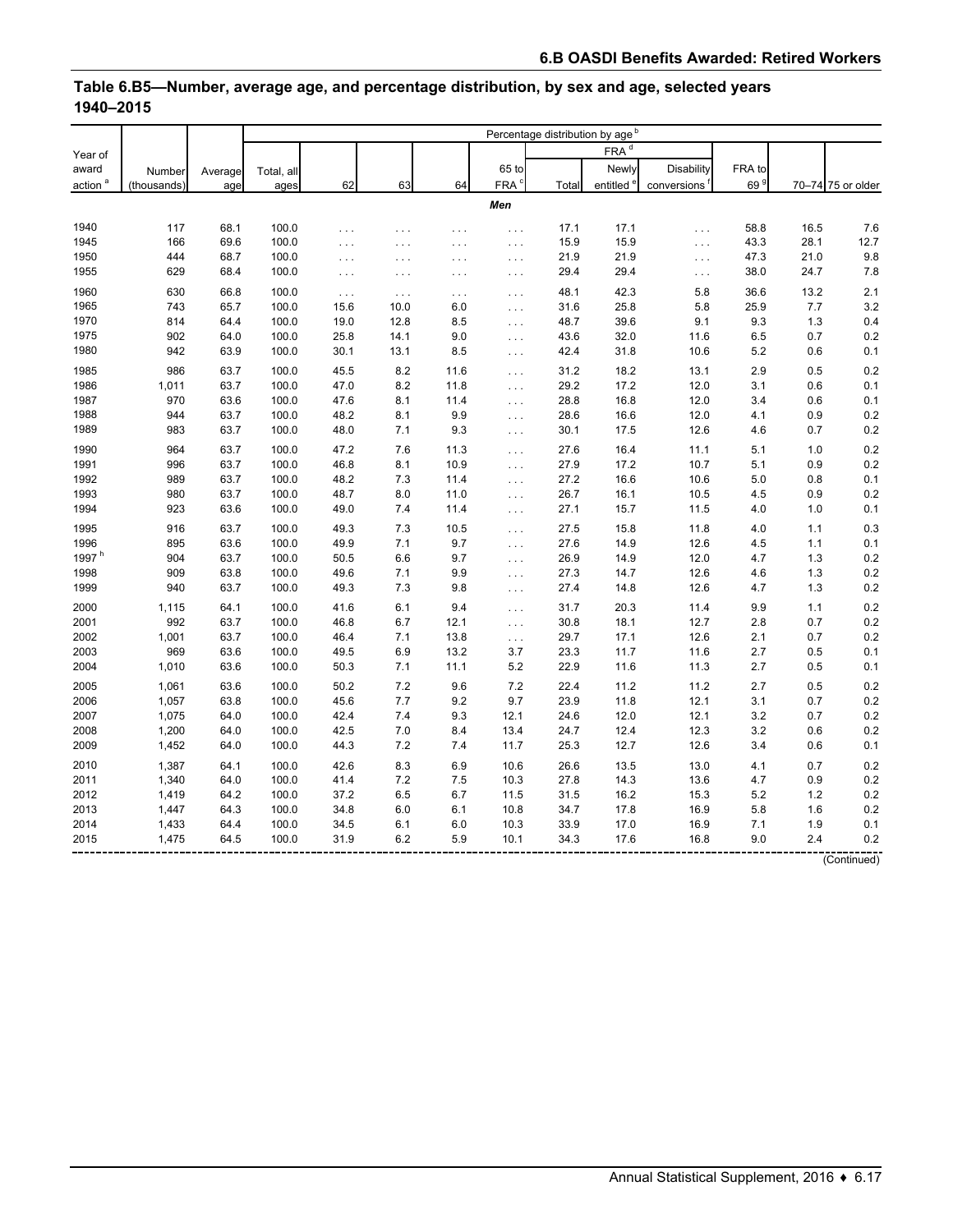#### **Table 6.B5—Number, average age, and percentage distribution, by sex and age, selected years 1940–2015—***Continued*

|                     |             |         |            |          |          |          |                      | Percentage distribution by age <sup>b</sup> |                       |             |                 |      |                   |
|---------------------|-------------|---------|------------|----------|----------|----------|----------------------|---------------------------------------------|-----------------------|-------------|-----------------|------|-------------------|
| Year of             |             |         |            |          |          |          |                      |                                             | $FRA^d$               |             |                 |      |                   |
| award               | Number      | Average | Total, all |          |          |          | 65 to                |                                             | Newly                 | Disability  | FRA to          |      |                   |
| action <sup>a</sup> | (thousands) | age     | ages       | 62       | 63       | 64       | FRA <sup>c</sup>     | Total                                       | entitled <sup>e</sup> | conversions | 69 <sup>9</sup> |      | 70-74 75 or older |
|                     |             |         |            |          |          |          |                      |                                             |                       |             |                 |      |                   |
|                     |             |         |            |          |          |          | Women                |                                             |                       |             |                 |      |                   |
| 1940                | 15          | 67.4    | 100.0      | .        | .        | $\cdots$ | $\cdots$             | 20.8                                        | 20.8                  | $\cdots$    | 62.3            | 12.5 | 4.3               |
| 1945                | 20          | 68.5    | 100.0      | .        | $\cdots$ | $\cdots$ | $\cdots$             | 24.0                                        | 24.0                  | $\cdots$    | 45.0            | 23.6 | 7.3               |
| 1950                | 123         | 68.0    | 100.0      | .        | $\cdots$ | $\cdots$ | $\sim$ $\sim$ $\sim$ | 22.3                                        | 22.3                  | $\cdots$    | 53.6            | 19.6 | 4.4               |
| 1955                | 281         | 67.8    | 100.0      | $\ldots$ | $\cdots$ | $\ldots$ | $\sim$ $\sim$ $\sim$ | 36.6                                        | 36.6                  | $\cdots$    | 38.7            | 18.1 | 6.6               |
| 1960                | 351         | 65.2    | 100.0      | 27.1     | 13.3     | 8.1      | $\sim$ $\sim$ $\sim$ | 18.4                                        | 17.4                  | 1.0         | 22.2            | 8.2  | 2.7               |
| 1965                | 440         | 65.3    | 100.0      | 32.6     | 12.1     | 6.0      | $\cdots$             | 19.9                                        | 16.9                  | 3.0         | 17.4            | 6.7  | 5.4               |
| 1970                | 524         | 63.9    | 100.0      | 35.8     | 14.3     | 7.2      | $\ldots$             | 31.3                                        | 25.7                  | 5.5         | 9.2             | 1.7  | 0.6               |
| 1975                | 603         | 63.7    | 100.0      | 41.6     | 13.7     | $7.0$    | $\sim$ $\sim$ $\sim$ | 29.3                                        | 22.0                  | 7.3         | 6.8             | 1.2  | 0.4               |
| 1980                | 671         | 63.5    | 100.0      | 45.9     | 11.5     | 6.5      | $\sim$ $\sim$ $\sim$ | 29.9                                        | 22.1                  | 7.7         | 5.0             | 0.9  | 0.2               |
| 1985                | 697         | 63.4    | 100.0      | 57.9     | 7.4      | 9.8      | $\sim$ $\sim$ $\sim$ | 21.3                                        | 12.2                  | 9.1         | 2.6             | 0.8  | 0.2               |
| 1986                | 713         | 63.4    | 100.0      | 57.5     | 7.0      | 10.4     | $\cdots$             | 21.6                                        | 12.6                  | 8.9         | 2.5             | 0.9  | 0.2               |
| 1987                | 681         | 63.3    | 100.0      | 58.9     | 7.2      | 9.6      | $\ldots$             | 20.8                                        | 11.8                  | 9.0         | 2.6             | 0.7  | 0.2               |
| 1988                | 667         | 63.3    | 100.0      | 59.4     | 6.9      | 7.9      | $\sim$ $\sim$ $\sim$ | 21.8                                        | 12.8                  | 9.0         | 3.1             | 0.7  | 0.2               |
| 1989                | 674         | 63.4    | 100.0      | 57.9     | 6.5      | 9.4      | $\sim$ $\sim$ $\sim$ | 21.6                                        | 12.8                  | 8.8         | 3.3             | 1.0  | 0.3               |
| 1990                | 679         | 63.5    | 100.0      | 55.9     | 7.2      | 9.8      | $\ldots$             | 21.5                                        | 12.7                  | 8.9         | 4.1             | 1.0  | 0.5               |
| 1991                | 685         | 63.5    | 100.0      | 56.1     | 7.1      | 9.5      | $\sim$ $\sim$ $\sim$ | 22.3                                        | 13.9                  | 8.4         | 3.8             | 0.9  | 0.3               |
| 1992                | 708         | 63.5    | 100.0      | 56.7     | 6.9      | 9.8      | $\ldots$             | 21.5                                        | 12.5                  | 9.0         | 3.7             | 1.1  | 0.3               |
| 1993                | 704         | 63.5    | 100.0      | 56.0     | 6.8      | 10.2     | $\sim 100$           | 22.4                                        | 13.6                  | 8.8         | 3.1             | 1.1  | 0.3               |
| 1994                | 690         | 63.4    | 100.0      | 57.6     | 6.7      | 10.2     | $\sim 100$           | 21.0                                        | 11.8                  | 9.1         | 3.3             | 1.0  | 0.3               |
| 1995                | 684         | 63.5    | 100.0      | 55.4     | 6.6      | 10.1     | $\sim 100$           | 22.6                                        | 12.8                  | 9.7         | 3.5             | 1.4  | 0.4               |
| 1996                | 684         | 63.4    | 100.0      | 57.4     | 5.9      | 9.4      | $\sim$ $\sim$ $\sim$ | 22.7                                        | 12.5                  | 10.2        | 3.4             | 1.0  | 0.3               |
| 1997 <sup>h</sup>   | 809         | 65.4    | 100.0      | 48.2     | 5.5      | 7.5      | $\ldots$             | 19.5                                        | 10.5                  | 8.9         | 4.4             | 6.4  | 8.5               |
| 1998                | 733         | 64.0    | 100.0      | 53.1     | 7.0      | 8.9      | $\ldots$             | 22.0                                        | 12.4                  | 9.6         | 4.1             | 2.4  | 2.5               |
| 1999                | 737         | 63.6    | 100.0      | 55.1     | 6.8      | 9.2      | $\ldots$             | 22.6                                        | 12.5                  | 10.1        | 3.8             | 1.8  | 0.7               |
| 2000                | 854         | 63.8    | 100.0      | 52.2     | 5.9      | 9.3      | $\ldots$             | 23.6                                        | 13.9                  | 9.7         | 6.5             | 2.2  | 0.4               |
| 2001                | 795         | 63.7    | 100.0      | 51.3     | 7.1      | 11.5     | $\sim 100$           | 23.7                                        | 12.8                  | 10.9        | 3.1             | 2.6  | 0.6               |
| 2002                | 811         | 63.6    | 100.0      | 52.9     | 6.6      | 12.2     | $\sim 100$           | 23.9                                        | 12.7                  | 11.2        | 2.3             | 1.8  | 0.3               |
| 2003                | 822         | 63.6    | 100.0      | 54.3     | 6.4      | 12.2     | 3.1                  | 18.0                                        | 7.8                   | 10.2        | 3.7             | 1.9  | 0.4               |
| 2004                | 874         | 63.6    | 100.0      | 55.0     | 6.7      | 10.6     | 4.5                  | 17.6                                        | 7.5                   | 10.1        | 3.8             | 1.6  | 0.3               |
| 2005                | 939         | 63.6    | 100.0      | 54.3     | 6.9      | 9.5      | 6.2                  | 17.1                                        | 7.4                   | 9.7         | 3.8             | 1.8  | 0.3               |
| 2006                | 942         | 63.8    | 100.0      | 50.2     | 7.5      | 9.4      | 8.4                  | 18.2                                        | 7.7                   | 10.5        | 4.0             | 2.0  | 0.4               |
| 2007                | 961         | 63.9    | 100.0      | 47.6     | 7.3      | 10.0     | 10.6                 | 18.9                                        | 7.8                   | 11.1        | 3.7             | 1.6  | 0.2               |
| 2008                | 1,079       | 63.9    | 100.0      | 48.3     | 6.9      | 9.0      | 11.6                 | 18.9                                        | $7.7\,$               | 11.2        | 3.2             | 1.5  | 0.7               |
| 2009                | 1,288       | 63.9    | 100.0      | 49.8     | 6.5      | 7.2      | 10.2                 | 20.5                                        | 8.6                   | 11.9        | 3.9             | 1.5  | 0.5               |
| 2010                | 1,248       | 63.9    | 100.0      | 47.9     | 8.1      | 7.0      | 9.8                  | 21.6                                        | 9.3                   | 12.2        | 3.8             | 1.6  | 0.2               |
| 2011                | 1,238       | 63.8    | 100.0      | 46.5     | 7.3      | 8.0      | 9.8                  | 22.1                                        | 9.7                   | 12.4        | 4.2             | 1.8  | 0.2               |
| 2012                | 1,316       | 64.0    | 100.0      | 42.4     | 6.9      | 7.5      | 11.4                 | 25.2                                        | 11.2                  | 14.1        | 4.5             | 2.0  | 0.2               |
| 2013                | 1,347       | 64.2    | 100.0      | 40.2     | 6.4      | 6.9      | 10.7                 | 27.8                                        | 12.3                  | 15.4        | 4.9             | 3.0  | 0.2               |
| 2014                | 1,339       | 64.2    | 100.0      | 39.7     | 6.6      | 6.9      | 10.3                 | 27.5                                        | 11.9                  | 15.5        | 5.7             | 3.1  | 0.2               |
| 2015                | 1,364       | 64.4    | 100.0      | 37.4     | 6.6      | 6.8      | 10.0                 | 27.9                                        | 12.3                  | 15.7        | 6.7             | 4.1  | 0.5               |

SOURCE: Social Security Administration, Master Beneficiary Record. Data for 1985–2001 are based on a 1 percent sample. All other years are 100 percent data.

NOTES: Percentage distributions for 2003-2009 differ slightly from those in prior editions of this table because of changes in the methodology of calculating age (see footnote b) and in the presentation of legislated FRA (see footnotes c–g).

--------------------------------

Because of differences in data sources and calculation methods, statistics reported in this table may differ from those reported by the Office of the Chief Actuary.

Totals do not necessarily equal the sum of rounded components.

. . . = not applicable; FRA = full retirement age.

(Continued)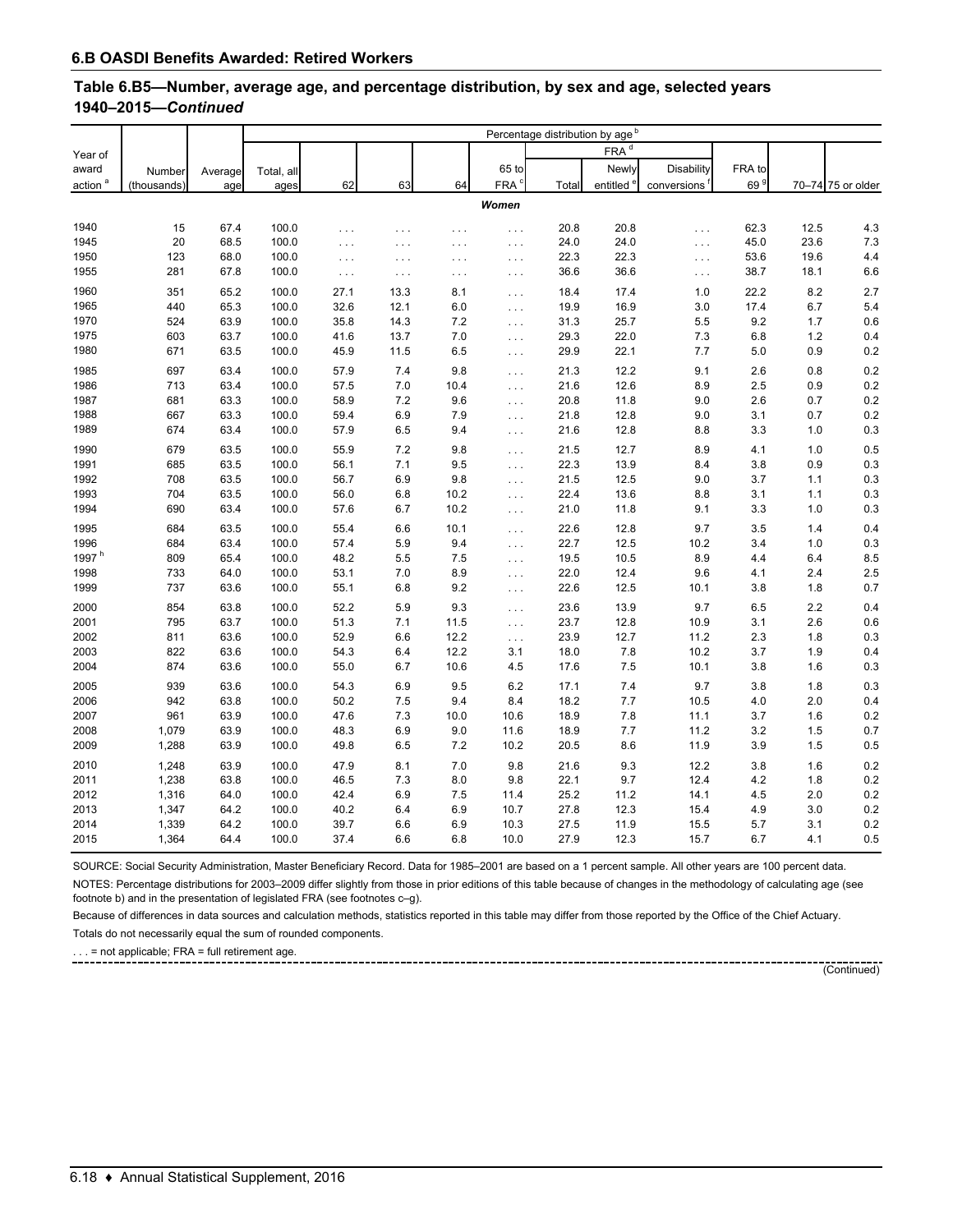#### **Table 6.B5—Number, average age, and percentage distribution, by sex and age, selected years 1940–2015—***Continued*

- a. Reflects the date the award action was posted on the Master Beneficiary Record. Entitlement can be retroactive and thus precede the date of award. For data by year of entitlement, see table 6.B5.1.
- b. Age on birthday in year of award for 1940–1980. Age in month of award for 1985–2002. Age in month of entitlement for 2003 and later. (In previous editions of this table, the transition from age in month of award to age in month of entitlement did not take effect until 2006.)
- c. Workers entitled in the period between attainment of age 65 and the month prior to attaining FRA.
- d. FRA is 65 for workers attaining age 65 before 2003, and increases by 2 months per year for workers attaining age 65 in a year after 2002, until it becomes 66 for workers attaining age 65 between 2008 and 2019.
- e. For 1940–2002, includes workers entitled in the period between attainment of age 65 and the month prior to attaining age 66. Beginning with 2003, includes workers entitled only in the month they attain FRA.
- f. Disabled worker benefit automatically converts to a retired worker benefit in the month the worker attains FRA.
- g. For 1940–2002, includes workers entitled in the period between attainment of age 66 and the month prior to attaining age 70. Beginning with 2003, includes workers entitled in the period between the month after attaining FRA and the month prior to attaining age 70.
- h. In response to a March 1997 audit by the Social Security Administration (SSA) Office of the Inspector General, notifications of eligibility for higher benefits were mailed to approximately 200,000 surviving spouses, resulting in higher numbers for 1997. SSA subsequently initiated the Widow(er)'s Insurance Benefits/Retirement Insurance Benefits (WIB/RIB) outreach program to identify and notify surviving spouses who are eligible for higher retirement benefits at FRA and age 70.